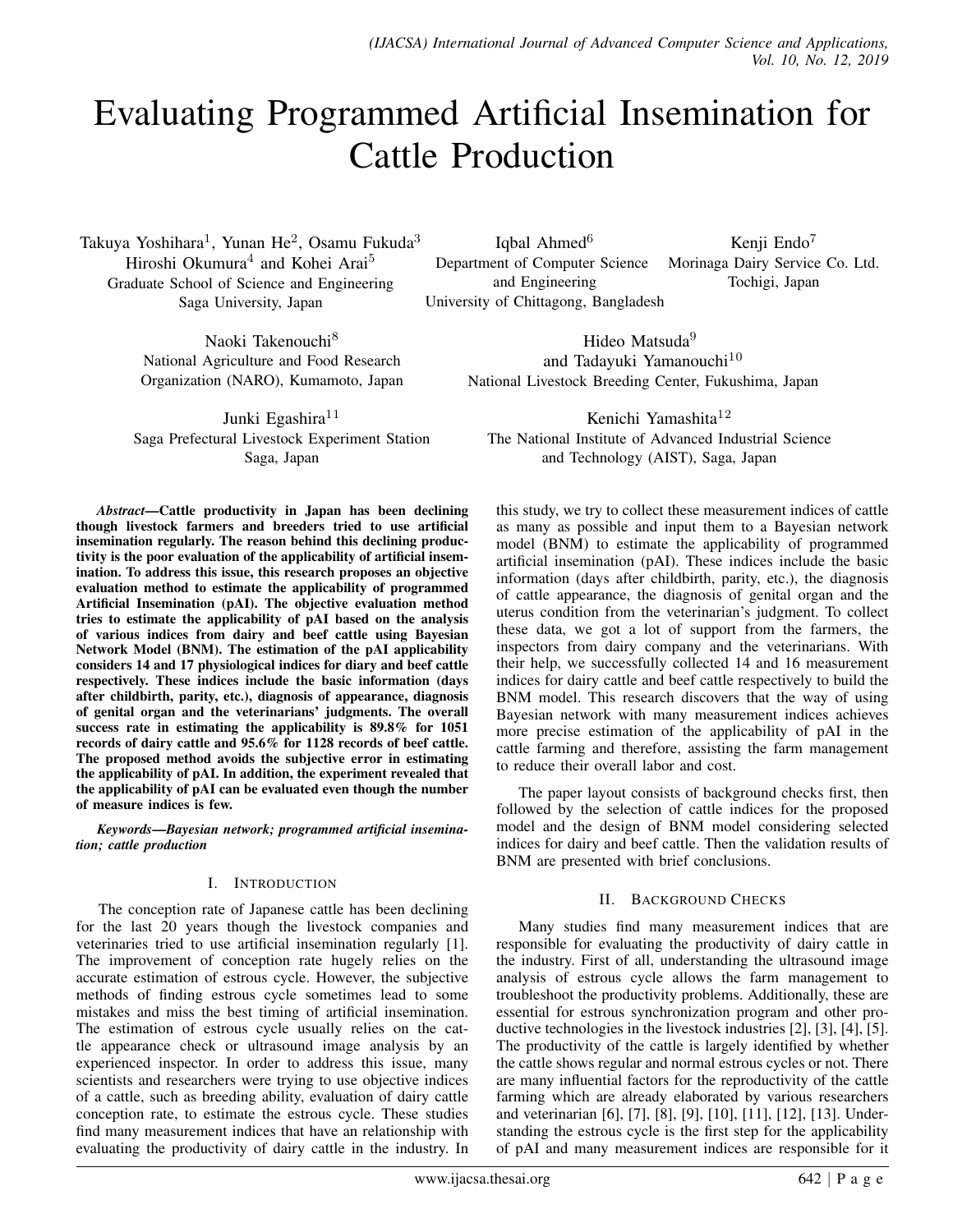[14], [15], [16]. There were many discovered influential indices for the cattle herd management such as, Body Condition Score (BCS), days after calving and or Postpartum Interval (PPI), parity number, ovarian characteristics, uterine blood flow, progesterone level (P4), climate and nutritional factors, etc. [17], [18], [19], [20]. In addition, different species of beef and dairy cattle also plays vital roles in this case. However, finding out the presence of estrous cycle definitely a distinctive index for the applicability of pAI, which will eventually assists the productive management in the cow herd. Many measurement indices including ultrasound image analysis of the presence or absence of estrous cycles are done by some regular data analytical tools of an experienced veterinarian [21], [22], [23], [24], [25]. The usage of ultrasound image analysis, echo data, BCS, sexual excitement sign for cow and heifers are very much biased, costly and error prone to some extent. Additionally, years of experiences and skills are necessary for understanding ultrasound image, echo data to pinpoint the proper time for the applicability of pAI. Some works have been done on the objective measurement of improving productivity using BNM in the cattle industry [15], [16]. However, the number of measurement indices of cattle is only a few in these researches which leaves us room for further improvement.

#### III. MEASUREMENT INDICES AND SELECTION OF IMPORTANT INDICES FOR THE MODEL

Usually, livestock farmers and veterinarians measure various indices of cattle after calving until next pregnancy. The collection of various measurement indices from different sources are shown in Fig. 1. Based on these measured indices, they determine whether pAI is applicable to those cattle or not. For the objective way to analysis, 1051 data (99 dairy cattle) collected from Morinaga Rakunou Co., Ltd. are used for dairy cattle and all this data has 60 measurement indices. On the other hand, 1128 data (71 beef cattle) gathered from Saga Livestock Research Laboratory are used and, in that cases, there are 16 measurement indices. For the data of dairy cattle, a large number of indices are used. But we only select the indexes which are directly related to the applicability of pAI using mosaic plot (Fig. 2) as a primary stage of creating BNM model. In [15], the relationship between the maximum size of corpus luteum and applicability of pAI elaborated shows the importance of pAI for increasing the productivity. Table I lists 14 measurement indices used for the analysis of dairy cattle, and Table II gives 16 measurement indices used for the analysis of beef cattle. Representative and considerable measurement indices will be introduced briefly below.

Among the many factors that have an effect on cattle productivity, the most widely used for herd management is BCS which is defined as "an effective management tool to estimate the energy reserves" of a cow [27], [28], [29]. There are many certified systems for measuring BCS, which varies in different countries [27], [28]. Using BCS to evaluate cattle does not require any special equipment and can be conducted anytime during the year. Poor body condition is associated with reduced income per cow, increased postpartum interval, increased dystocia, and decreased weaning weight. The most common and widely used (USA and Japan) BCS scale ranges from 1 to 5 with 0.25 increments [26]. BCS is related with various factors of cattle, for example postpartum interval (PPI), parity number, RFS, etc. [7], [22], [27] and the reliability



Fig. 1. The steps for collecting various measurement indices in beef and dairy cattle in Japan

of BCS measurement is still questionable to some extent. In the case of beef cattle, BCS is divided into two items: BCS (Body surface) and BCS (Pelvis) in Table II. Although it has somewhat different criteria, it can be considered roughly as BCS for dairy cattle.

Days after calving shown in the first column of Table I and Table II indicates how many days have been passed since the last calving. Since productivity improves as the number of days from the last calving to the next calving is shortened, decreasing days after calving is important.

The objective of this research is to reveal the optimum factors for the pAI applicability using BNM in Japanese cattle. Using BNM for analyzing the applicability of pAI individually in dairy and beef cattle is the most distinctive findings in this field. Moreover, the applicability of pAI using BNM is evaluated even though the number of measurement indices are few.

# IV. DESIGNING BAYESIAN NETWORK MODEL (BNM) WITH IDENTIFIED DAIRY AND BEEF CATTLE MEASUREMENT INDICES

Bayesian network model (BNM) is a type of graphical model based on Bayesian theory for probability computations. It can reveal the causal relationship by representing conditional dependency using edges in an cyclic directed graph (Fig. 3). Also, by making probabilistic reasoning, it is possible to predict the likelihood and possibility of complicated events. For example, the conditional probability between the random variables  $X_i$ ,  $X_j$  is expressed as  $X_i \rightarrow X_j$  in the Bayesian network. Generally, the probability that another event  $x_2$ occurs under the condition that a certain event  $x_1$  has occurred is referred to as a conditional probability and can be expressed as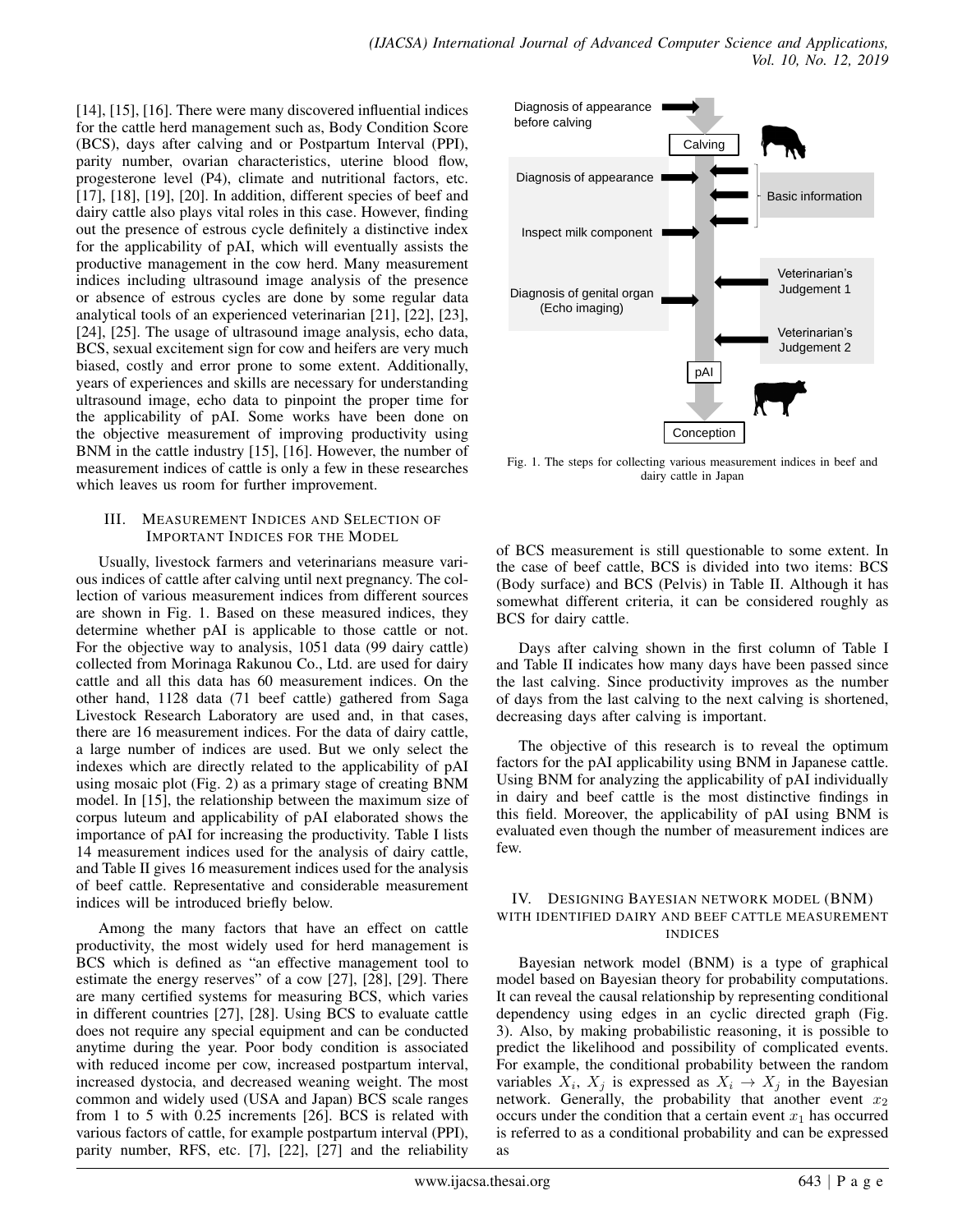

Fig. 2. Analysis of pAI and size of corpus luteum, partial adoption from [15]

TABLE I. MEASUREMENT INDICES OF DAIRY CATTLE

| <b>Basic Information</b>         | Diagnosis of Appearance | Diagnosis of Genital Organ    | Veterinarian's Judgment         |
|----------------------------------|-------------------------|-------------------------------|---------------------------------|
| Days after Childbirth            | <b>BCS</b>              | Maximum size of Corpus Luteum | Pregnancy Judgement             |
| Parity                           | <b>RFS</b>              | Blood flow in Luteum          | <b>Functional Corpus Luteum</b> |
| Sexual Excitement Sign           | Body Shape              | Disorder in genital organ     | <b>Uterus Condition</b>         |
| Times of Artificial Insemination | Lochia                  |                               |                                 |

TABLE II. MEASUREMENT INDICES OF BEEF CATTLE

| <b>Basic Information</b>      | Diagnosis of Appearance | Diagnosis of Genital Organ    | Veterinarian's Judgment |
|-------------------------------|-------------------------|-------------------------------|-------------------------|
| Days after Childbirth         | BCS (Body surface)      | Maximum size of Corpus Luteum | Remaining in Uterus     |
| Parity                        | <b>BCS</b> (Pelvis)     | Blood flow in Luteum          | Uterus abnormality      |
| Recurrence of Estrus          | RS                      | Number of Follicle            | Uncured puerperalism    |
| Previous Childbirth Condition | Lochia                  | Ovarian abnormality           |                         |
|                               | <b>Uncured Lameness</b> |                               |                         |



Fig. 3. The basic principle of Bayesian Network

$$
P(x_1|x_2) = \frac{P(x_1)P(x_2|x_1)}{P(x_2)}
$$

Here, by using Bayes' theorem, it is possible to obtain  $P(x_1|x_2)$  which is the probability (posterior probability) that  $x_1$  will occur based on the condition that  $x_2$  has already occurred. Thus, when the result  $x_2$  is obtained, it is found that the cause is  $x_1$ .

The proposed method considers four basic information collected from livestock farmers, then four indices from experienced inspectors about the appearance of the cattle. After that, four measurement indices of echo data from the genital organ and veterinarian's judgment are considered. The proposed BNM model is shown in Fig. 4.

The proposed BNM is designed and generated using Bayonet 6 software tool which is developed by AIST, Japan. The data are also visualized using the JMP data analytical tool. The overall proposed work is illustrated in Fig. 5. As shown in the figure, the total posterior probability of the applicability of the pAI is calculated from basic information (days after calving, estrus signs, parity number, times of artificial insemination), appearance indices (BCS, body shape, RFS, lochia), views of genitals or echo data (maximum luteal size, luteal blood



Fig. 4. The proposed BNM of the applicability of pAI in Japanese Cattle

flow, genital abnormalities) and veterinarian's judgment (uterus condition, pregnancy judgment).

# V. VERIFICATION OF FINDINGS

## *A. Verification Conditions*

For the verification purpose, a cross-validation test of leave-100-out approach is performed. We first randomly select 100 samples from the dataset and use it as validation data, and then create the proposed BNM with the remaining data. This step is repeated to calculate the average accuracy and confirm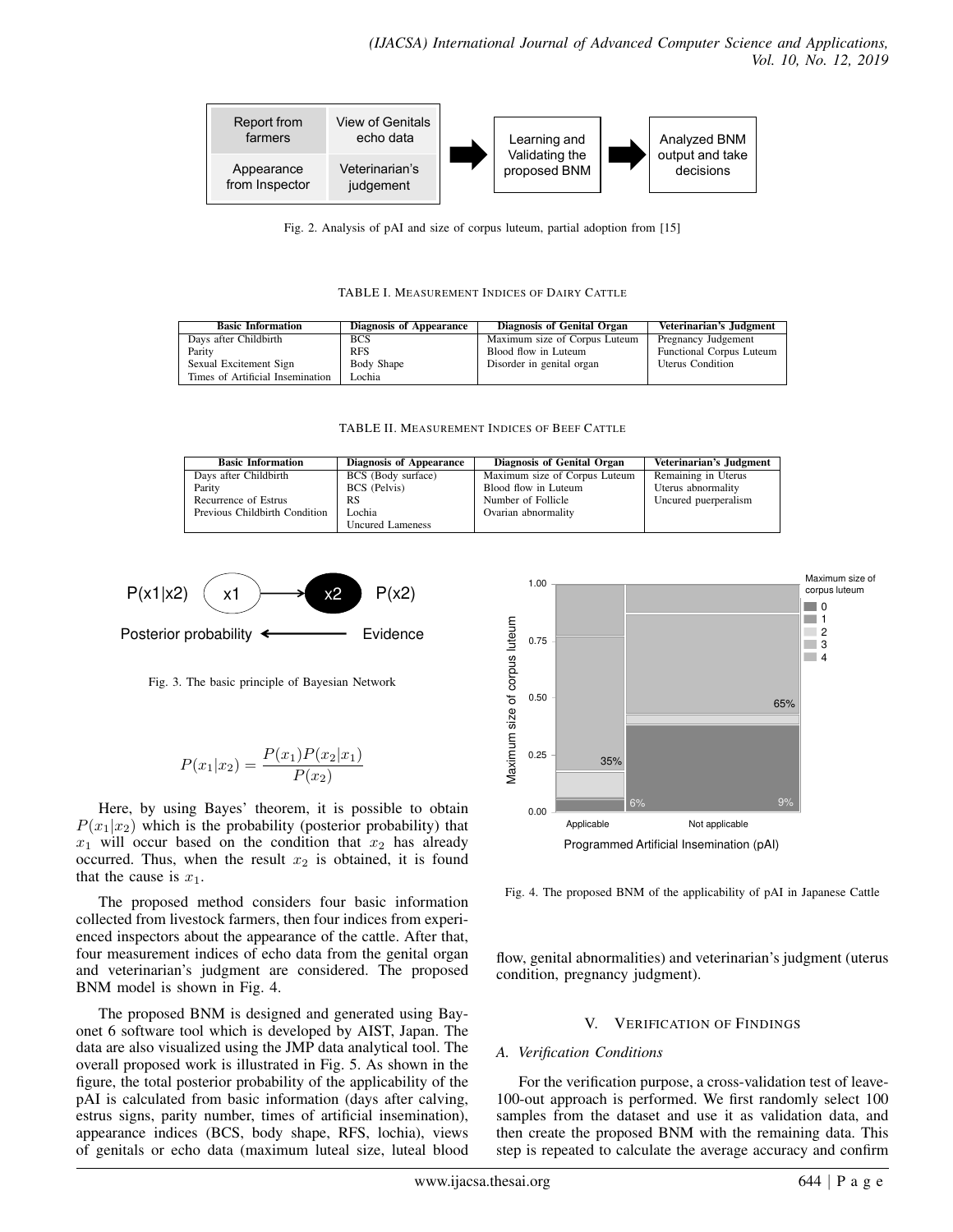

Fig. 5. The overall proposed work

TABLE III. SUMMARY DATA OF DIARY CATTLE

|                       | Ave.  | S.D. | Max.  | Min.    |
|-----------------------|-------|------|-------|---------|
| Days after childbirth | 127.7 | 85.7 | 467.0 | 1.0     |
| Parity                | 2.5   | 1.8  | 9.0   | 1.0     |
| BCS                   | 2.6   | 0.3  | 4.5   | 2.0     |
| <b>RFS</b>            | 2.4   | 0.7  | 4.0   | $1.0\,$ |

TABLE IV. SUMMARY DATA OF BEEF CATTLE

|                           | Ave. | S.D. | Max.  | Min. |
|---------------------------|------|------|-------|------|
| Days after childbirth     | 56.0 | 34.4 | 395.0 | 5.0  |
| Parity                    | 2.4  | 1.4  | 9.0   | 1.0  |
| <b>BCS</b> (Body surface) | 2.8  | 0.3  | 3.75  | 2.0  |
| <b>BCS</b> (Pelvis)       | 2.9  | 0.3  | 3.75  | 1.5  |
| RS                        | 3.4  | 0.2  | 3.5   | 2.5  |

the validity of the analysis. The data used for verification is shown in Table III and IV.

# *B. Findings / Results*

*Dairy Cattle:* For dairy cattle, Table V represents the verification results of the model for evaluating the applicability of pAI. "Applicable" and "Not applicable" in the first row of the table are the decisions based on the estimated result of proposed model while the first column are Veterinarian's decisions  $(A = \text{Applied} be, \text{NA} = \text{Not applicable})$ . Because of missing values, the number of records used to validate the model was 1051. Among the individuals which are judged as "Applicable" by Veterinarian, 79.9% of them are judged as "Applicable" in the proposed model. Also, 92.1% are judged as "Not applicable" in the same model. The overall accuracy rate achieved 89.8% and the average log likelihood was 0.2425.

Table VI shows the results from the similar analysis while not considering echo data from the veterinarian. Without echo

|  | TABLE V. VERIFICATION RESULTS OF DAIRY CATTLE WITH ALL INDICES |  |  |  |  |
|--|----------------------------------------------------------------|--|--|--|--|
|--|----------------------------------------------------------------|--|--|--|--|

|    | Not applicable (NA) |             |         | Applicable $(A)$ |
|----|---------------------|-------------|---------|------------------|
|    | Records             | Rate $(\%)$ | Records | Rate $(\%)$      |
| NA | '80                 | 92.         | 67      | 7.9              |
|    |                     | 20.1        | .63     | 79.9             |

TABLE VI. VERIFICATION RESULTS OF DAIRY CATTLE WITHOUT ECHO DATA

|    |         | Not applicable (NA) |         | Applicable $(A)$ |
|----|---------|---------------------|---------|------------------|
|    | Records | Rate $(\%)$         | Records | Rate $(\%)$      |
| NA |         |                     | 163     | 177              |
|    | 63      |                     | 68      | 51.9             |

data, the proposed model showed slightly lower accuracy (78.6%, average log likelihood 0.4157) for the dairy cattle. The view of genitals and veterinarian's judgments are not considered in this case.

*Beef Cattle:* For beef cattle, 16 measurement indices (Table II) are used. Fig. 4 shows the proposed model and Table VII represents the verification results for the decision of applicability of pAI or not. "Applicable" and "Not applicable" in the first row of the table are judgments based on the estimated results of this model, and in the first column are Veterinarian's judgments. Because of missing values, the number of records used to validate the model was 1128. Among the individuals which are judged as "Applicable" by Veterinarian, 97.1% of them are judged as "Applicable" in the proposed model. Also, 92.0% are judged as "Not applicable" in the same model. The overall accuracy rate was 95.6% and the average log likelihood was 0.2181. Table VIII illustrates the accuracy rate of beef cattle (90.7%, average log likelihood 0.2509) for evaluating the applicability of pAI with echo data.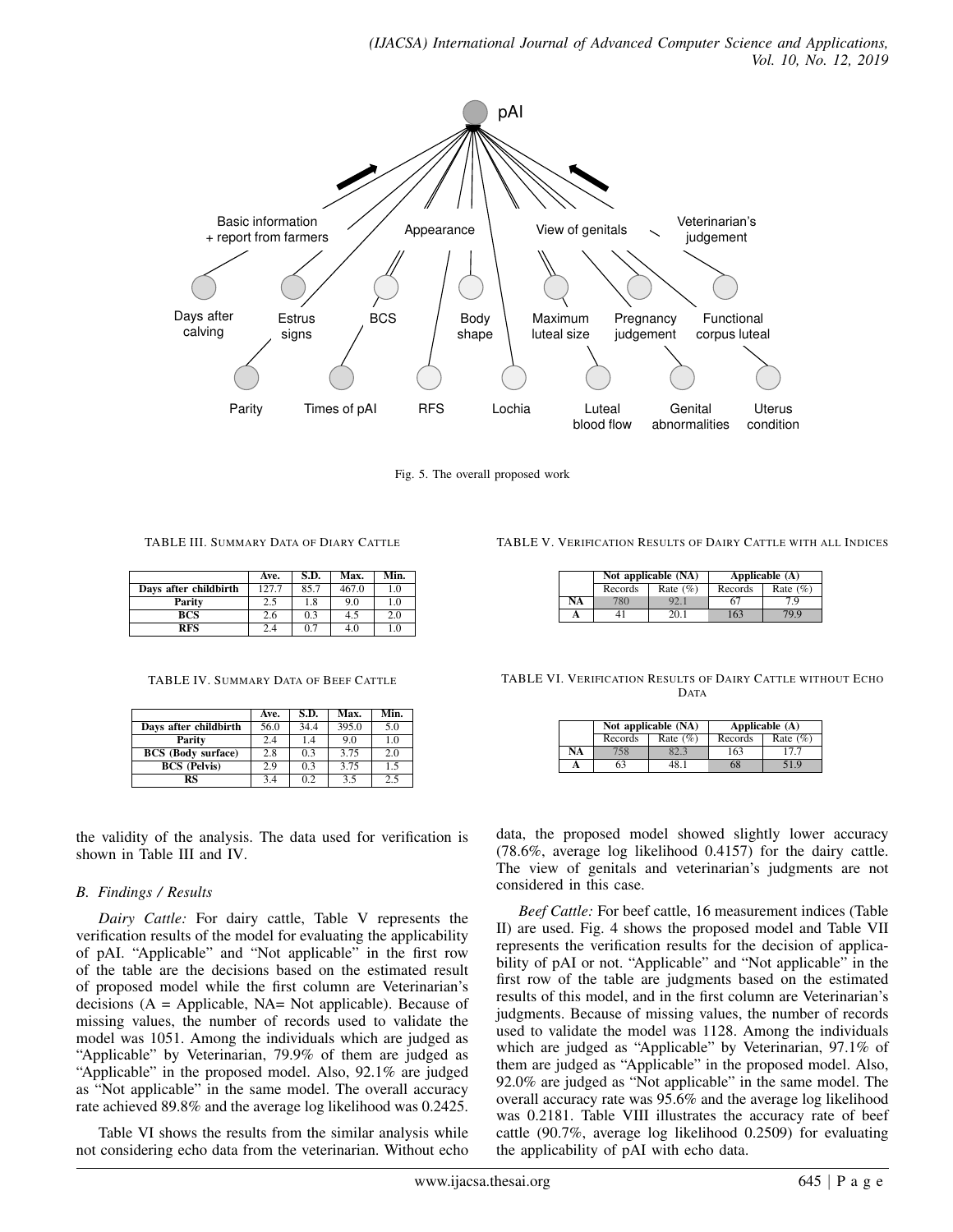

Fig. 6. Comparison between pAI applicability rate estimation by proposed BNM and pAI applicability rate by Veterinarian

| TABLE VII. VERIFICATION RESULTS OF BEEF CATTLE WITH ALL |                |  |  |  |
|---------------------------------------------------------|----------------|--|--|--|
|                                                         | <b>INDICES</b> |  |  |  |

|    | Not applicable (NA) |             | Applicable $(A)$ |             |
|----|---------------------|-------------|------------------|-------------|
|    | Records             | Rate $(\%)$ | Records          | Rate $(\%)$ |
| NA | 286                 | 92.0        |                  | 8.0         |
|    |                     | 29          | 793              |             |

TABLE VIII. VERIFICATION RESULTS OF BEEF CATTLE WITHOUT ECHO DATA

|    | Not applicable (NA) |             |         | Applicable $(A)$ |  |
|----|---------------------|-------------|---------|------------------|--|
|    | Records             | Rate $(\%)$ | Records | Rate $(\%)$      |  |
| NA | 263                 | 83.2        | 53      | 16.8             |  |
|    | 48                  | 5.9         | 765     | 94.1             |  |

The summary of the proposed BNM analysis is represented in Table IX. The overall estimation for the applicability of our proposed model is further presented using a time series graph. It shows that the objective estimation for the applicability of pAI is much better than veterinarian's judgments in the cattle feed industry. Fig. 6 depicts the overall comparison of this research findings. In the Fig. 6, the red bar graph represents the pAI applicability rate of the proposed model which is different

TABLE IX. SUMMARY OF THE ANALYSIS

| <b>Types of Cattle</b>          | <b>Index</b>      | Accuracy $(\%)$ |
|---------------------------------|-------------------|-----------------|
| Dairy Cattle                    | All indices       | 89.8            |
|                                 | Without Echo data | 78.6            |
| <b>Beef Cattle</b>              | All indices       | 95.6            |
|                                 | Without Echo data | 907             |
| <b>Overall Average Accuracy</b> | 877               |                 |

from veterinarian's diagnosis.

## VI. CONCLUSION AND FUTURE WORK

This study finds out an objective method to estimate whether pAI is applicable to the cattle or not. It is achieved by analyzing various of measurement indices of beef and dairy cattle using BNM. The overall accuracy rate of the proposed method exceeds 85%. This objective estimation methods for the applicability of pAI using BNM guide to an eccentric idea to overcome the subjective measurement error of the applicability of artificial insemination in the cattle production in Japan and as well as abroad. In the future, we would like to develop graphical user interfaces for the livestock farmers to help them estimate the applicability of pAI.